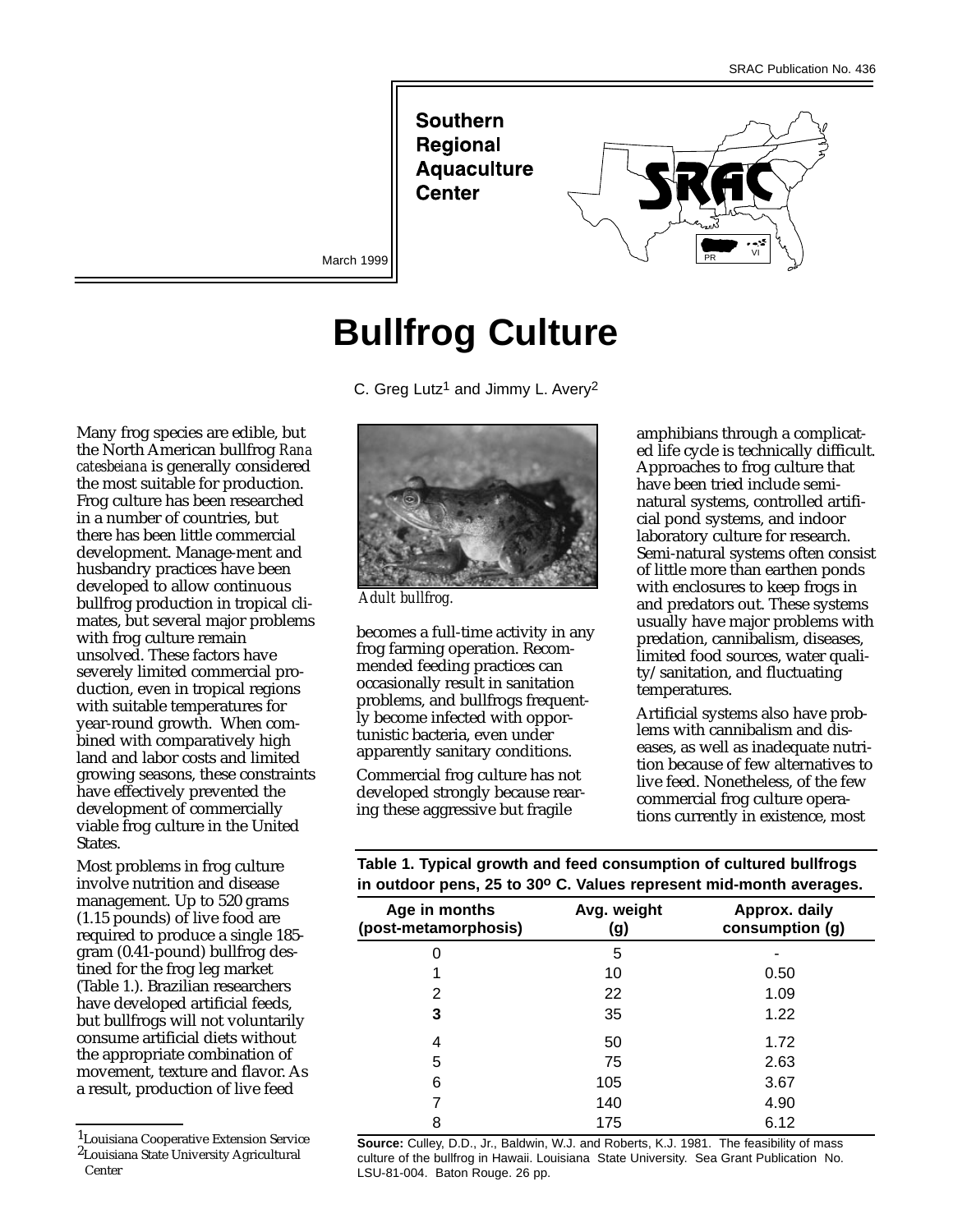employ artificial pond systems. All of these businesses are operating in developing countries with low land and labor costs, and in tropical regions where production can be sustained year round. Most of these operations have developed the technical expertise and culture facilities to produce large numbers of marketable frogs, but high costs make it hard to compete with frogs harvested in the wild.

### **Culture techniques**

Because most research has focused on refining controlled artificial pond systems, this approach will be described in this fact sheet. Bullfrog production requires special facilities and culture practices for various life stages, including egg incubation, tadpole culture, grow-out of young frogs, and maintenance and breeding of adult broodstock. For all life stages the most important day-to-day management consideration is adequate sanitation to prevent bacterial disease. Sanitary and nutritionally complete feed also must be provided for each phase of the life cycle.

### **Broodstock management**

The healthiest and fastest growing frogs should be selected for broodstock whenever possible. Older breeders should be culled and new breeders selected on a regular basis. The recommended sex ratio is 1 male to 5 females. Male bullfrogs can be differentiated from females by their larger typanums (the drum-like plates of skin on the sides of their heads), which usually are larger than the diameter of their eyes. Breeders should be stocked at a density of four per square meter (three per square yard) in large, open pens designed for maintenance and spawning.

Breeding pens should be as large as possible, but at least 6 m by 6 m (20 feet by 20 feet). A typical pen for natural breeding is constructed of fine mesh walls extending 1.5 m (5 feet) above ground level and 15 cm (6 inches) beneath the ground. Pens should be at least partially covered with

shade cloth. A breeding pen should include one or more "islands," preferably covered with concrete or a rubber liner material. Islands should be surrounded by a pond or network of canals 15 to 20 cm (6 to 8 inches) deep constructed of concrete or lined with plastic and supplied with clean, flowing water. In the center of the  $island(s)$ , small pools are formed to hold live feed animals such as fish or tadpoles. These feeding pools should also be supplied with flowing water. In temperate regions, some amount of natural habitat with appropriate soils and deeper pond areas (more than 1.5 m, 5 feet) must be provided where breeding frogs can hibernate during the winter.

Feeding pools are not required if terrestrial feed animals such as crickets, worms or fly pupae are used. Terrestrial feeds are more difficult to keep in a centralized area, however, and can cause sani-



*Breeding pen.*

tation problems because it is difficult to collect and remove dead or uneaten feed. With any food type, breeders should be offered 5 to 10 percent of their body weight per day. Uneaten feed must be removed at each new feeding, and all ponds, pools and canals should be flushed daily with 5 mg/L chlorine. All exposed artificial surfaces should be treated and washed down daily. This concentration of chlorine will not harm the frogs, and if done at the same time each day frogs will become accustomed to this activity. Aquatic plants should be discouraged except in breeding frames (see below) because they interfere with daily cleaning activities and with inspection of frogs for diseases. Ponds, pools and canals should be drained and scrubbed once each month.

Breeding sites can include small, specially constructed ponds, or the canals themselves. Water in these breeding areas should be continuously exchanged. Shallow (15-cm, 6-inch) wood frames with screen bottoms are placed in the water, with several potted emergent plants or floating plants within the frames to attract male breeders.

#### **Tadpole culture**

**Hatchery:** Eggs should be collected daily from the breeding pen, transported to the hatchery, and placed in shallow (1- to 2-cm, 0.4 to 0.8-inch) floating screen trays in incubation tanks. At this time, the number of eggs can be estimated by counting eggs within 4- or 9 square cm (1- or 2-square inch) sections of the tray and extrapolating to the total tray area. Egg density should be adjusted to about 5,000 eggs/square meter (4,200 eggs/square yard) for incubation. Incubation tank dimensions are typically 1 to 2 square meters (1.2 to 2.4 square yards) in surface area by 15 to 20 cm (6 to 8 inches) deep. Water should be replaced about twice a day, with inflow introduced as a fine spray, but not directly on the egg mass. Spraying is critical if pond water is used, because tadpoles are particularly susceptible to gas bubble disease caused by the oxygen supersaturation associated with afternoon algal photosynthesis.



*Egg collection.*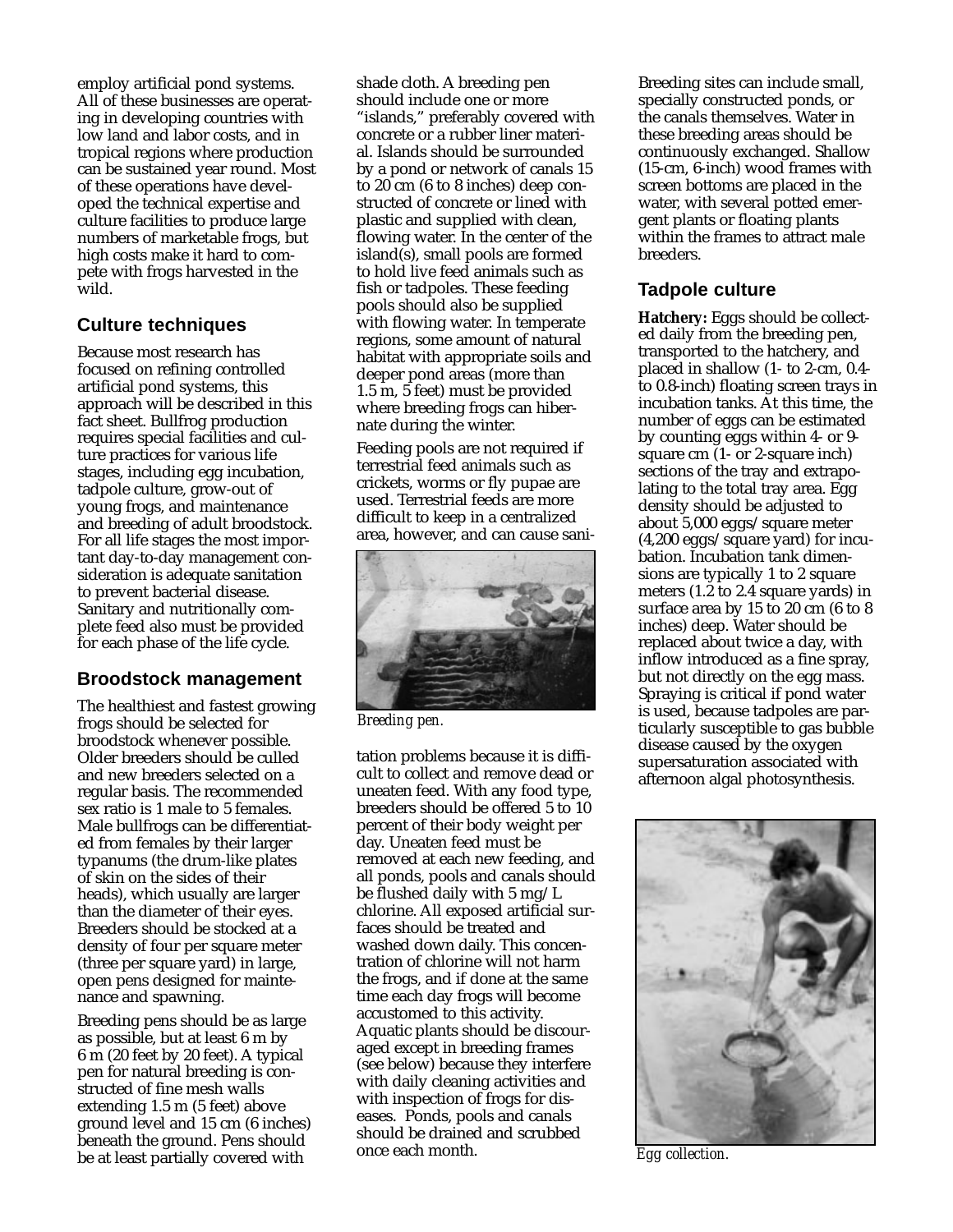The hatchery itself need not follow any particular design. Water quality parameters suitable for most warmwater fish should also be adequate for tadpoles, although total hardness should be no less than 50 mg/L and temperature should be maintained between 20 and 28o C (68 to 82o F). Clear roofing is desirable to allow sunlight to support algal growth in the tadpole rearing tanks. If water is supplied from wells or treated municipal sources, more complete nutritional supplements may be required in tadpole diets to make up for a lack of algal growth and natural microorganisms that would be present in pond water.

After 4 to 5 days, hatching should begin. Then the hatching tray is removed and the larval tadpoles disperse freely through the tank. At least partial exposure to sunlight is critical at this time to encourage algal growth on the sides of the tank. The inflowing water spray should be adjusted to cover more of the tank surface. One day after hatching begins, lettuce leaves that have been soaked in water for 12 to 24 hours should be introduced into the tank. Active feeding should be observed by the seventh day after hatching. Food must be present at all times once feeding begins. After feeding has begun, prepared diets with approximately 45 percent crude protein should be offered at 4- to 6-hour intervals (see Table 2). A mixture of wheat bran and minced fish, bound with corn starch or gelatin, has been used in some hatcheries. Commercial salmon starter has also been successful for rearing tadpoles. Although an average spawn should contain 3,000 to 5,000 eggs, a large female bullfrog can lay up to 20,000 eggs. If density exceeds 4,000 larvae per square meter (3,300 per square yard) of surface area 12 days after hatching, some tadpoles can be transferred to another tank or harvested to serve as food for small frogs. A large net with the finest available mesh, supported in a bucket or tray of water, should be used for transferring tadpoles.

#### **Table 2. Diet formulation for laboratory culture of larval frogs.**

| Ingredient     | Percentage<br>by weight |
|----------------|-------------------------|
| Shrimp meal    | 16.5                    |
| Fish meal      | 22.0                    |
| Soy protein    | 5.5                     |
| Yeast protein  | 16.5                    |
| Rice bran      | 21.0                    |
| Whev           | 5.0                     |
| Fish oil       | 2.0                     |
| Fish solubles  | 5.0                     |
| Vitamin premix | 2.0                     |
| Linolenic acid | 0.5                     |
| Binder         | 4.0                     |

Ingredients must be thoroughly mixed. The resultant fine powder can be fed directly to very young larval tadpoles. For larger tadpoles, mix dry ingredients with sufficient water to form a thick paste. Spread paste on both sides of a small piece of window screen. Dip screen in a 20 percent solution of calcium chloride for 1 minute. Use or store refrigerated for up to 4 weeks.

**Source:** Culley, D.D., Jr., Meyers, S.P. and Doucette, A.J., Jr. 1977. A high density rearing system for larval anurans. Lab Animal, 6:34-41.

Approximately 21 days after hatching, tadpoles should be transferred to tadpole culture ponds or to wire-framed screen baskets in recirculating systems. Survival during this period varies substantially, but an overall level of 65 percent is considered very good. Before it is used again the culture tank should be disinfected with chlorine (5 mg/L), scrubbed, drained and dried. Inadequate or inefficient hatchery facilities often constrain commercial operations. Considering that a single large spawn may require several tanks of 1 square meter (1.2 square yards) each for up to 27 days, a facility that collects an average of one spawn per day requires up to 81 hatching tanks.

**Pond Culture:** Tadpole grow-out ponds should be constructed of concrete or outfitted with plastic liners. Tadpole ponds may range in size from 10 to 200 square meters (12 to 240 square yards),

with a recommended depth of 0.5 to 0.7 meters (1.6 to 2.3 feet). Pond size may be limited by the requirement for one complete water exchange each day, although daily turnover can be substantially less if water quality parameters and general health remain good. Ponds should be filled with clean water and "seeded" with water from established ponds to encourage growth of attached algae and microorganisms that are natural food for tadpoles. No more than 3 days before stocking, these inoculated ponds should be temporarily drained to remove predatory aquatic insects and immediately refilled in preparation for stocking. Insecticides or oil treatments should not be used for insect control in tadpole ponds.

Tadpoles transferred from hatchery tanks should be stocked at densities of 100 to 200 per cubic meter (75 to 150 per cubic yard). At higher densities, development is retarded, size at metamorphosis is reduced, and mortality increases. Once or twice daily artificial feed mixtures, as prepared for use in hatchery tanks, are placed at 2 meter (6.5-foot) intervals, ideally in a horizontal orientation at middepth. However, natural algal, fungal and bacterial growth also provides essential nutrition for developing tadpoles. Recent research in Mexico demonstrated that prepared feeds for bullfrog tadpoles could be reduced by up to 50 percent when phytoplankton is abundant without affecting growth or metamorphosis. After 5 weeks, collection of newly metamorphosed frogs can begin. Sections of cut pipe placed at regular intervals along the shoreline provide cover and attract newly formed frogs. These pipes should



*Larval tadpole tanks.*